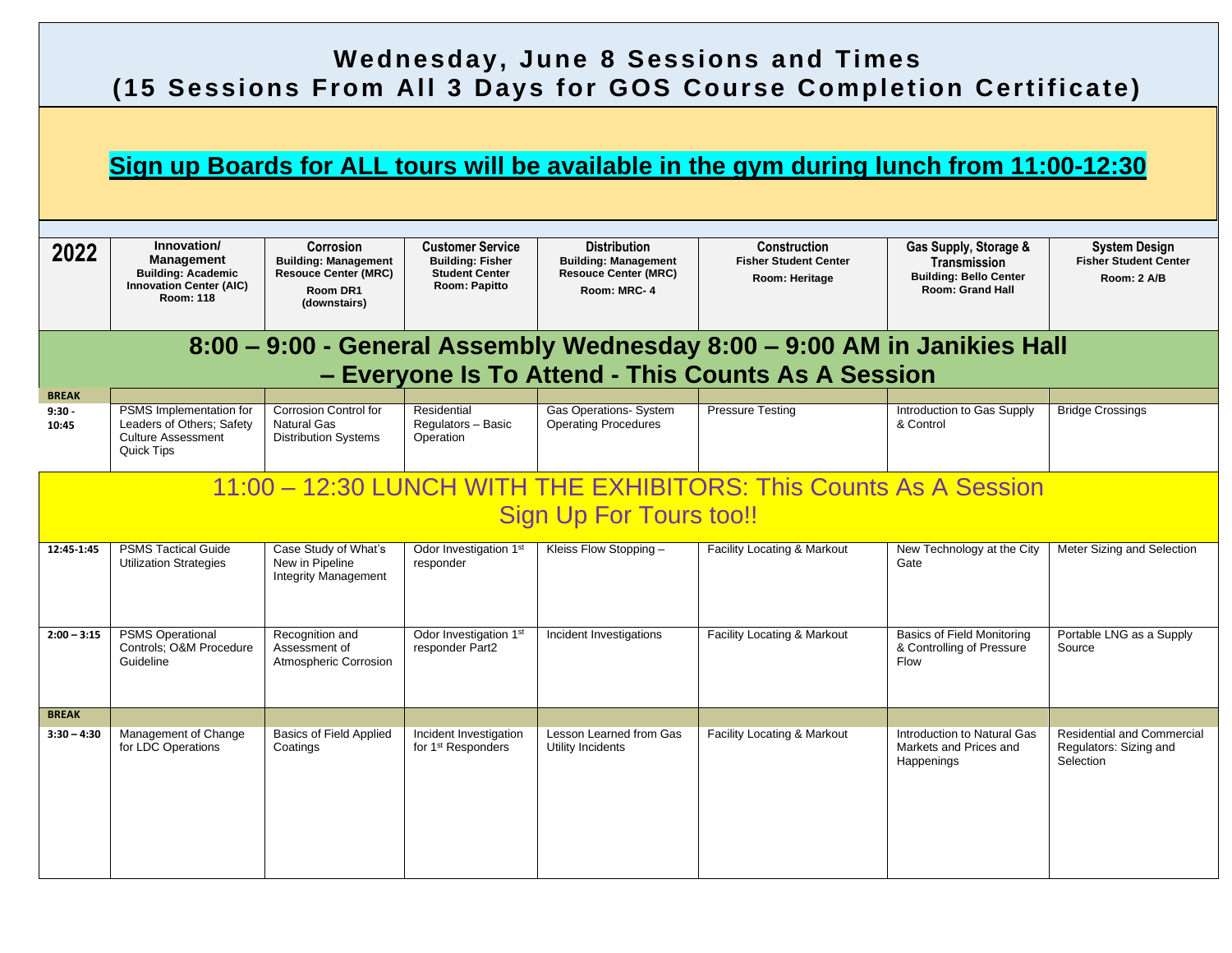#### **Thursday, June 9 Bus Tours and Times (15 Sessions From All 3 D ays for GOS Course Comple tion Certificate)**

**Bus Tours: Bus Tours: PPEs For All Tours: Attendees must bring Long Pants, Sturdy Work Shoes and Photo ID to gain entry**

**MFA/LNG Tour Confirmed – departs Bryant at 8:00 AM -**

**Custom Service – ½ day tour Bus departs Bryant at 1:00 PM – Eversource, Shrewsbury**

**Corrosion – Full day Tour Bus departs Bryant at 8:00 AM (hands-on, Eversource Shrewsbury)**

| Thursday, June 9 Sessions |                                                                                                                     |                                                                                                     |                                                                                              |                                                                                                  |                                                                         |                                                                                                          |                                                                     |  |  |
|---------------------------|---------------------------------------------------------------------------------------------------------------------|-----------------------------------------------------------------------------------------------------|----------------------------------------------------------------------------------------------|--------------------------------------------------------------------------------------------------|-------------------------------------------------------------------------|----------------------------------------------------------------------------------------------------------|---------------------------------------------------------------------|--|--|
| 2022                      | Innovation/<br><b>Management</b><br><b>Building: Academic</b><br><b>Innovation Center (AIC)</b><br><b>Room: 118</b> | Corrosion<br><b>Building: Management</b><br><b>Resouce Center (MRC)</b><br>Room DR1<br>(downstairs) | <b>Customer Service</b><br><b>Building: Fisher</b><br><b>Student Center</b><br>Room: Papitto | <b>Distribution</b><br><b>Building: Management</b><br><b>Resouce Center (MRC)</b><br>Room: MRC-4 | <b>Construction</b><br><b>Fisher Student Center</b><br>Room: Heritage   | Gas Supply, Storage &<br><b>Transmission</b><br><b>Building: Bello Center</b><br><b>Room: Grand Hall</b> | <b>System Design</b><br><b>Fisher Student Center</b><br>Room: 2 A/B |  |  |
| $8:00 - 9:00$             | <b>Leak Detection</b><br>Technology and<br>Advancements                                                             | <b>PSMS Workshop</b>                                                                                | Dealing With Code<br><b>Violations</b>                                                       | Properties of Gas &<br><b>Abnormal Operating</b><br>Conditions                                   | Plastic Pipe Joining - 3 Part<br>Session<br>Heat fusion Joining Methods | Portable LNG and CNG as<br>a Supply Source                                                               | <b>Smart Metering Roundtable</b>                                    |  |  |
| $9:15 -$<br>10:30         | <b>Acoustic Cross Bore</b><br>Detection Technology                                                                  | PSMS Workshop                                                                                       | Meter Install                                                                                | <b>Trenchless Technology</b>                                                                     | Plastic Pipe Joining - 3 Part<br>Session<br>Heat fusion Joining Methods | Weather Forecasting and<br>How it is used to Predict<br>Gas                                              | <b>Fundamentals of District</b><br><b>Regulator Station Design</b>  |  |  |
| <b>BREAK</b>              |                                                                                                                     |                                                                                                     |                                                                                              |                                                                                                  |                                                                         |                                                                                                          |                                                                     |  |  |
| 10:45-<br>12:00           | <b>Inspections Live Gas</b><br>Distribution CCTV and<br>Remote Repair<br>Technologies                               | PSMS Workshop                                                                                       | Carbon Monoxide<br>Investigation                                                             | <b>Trenchless Technology</b>                                                                     | Plastic Pipe Joining - 3 Part<br>Session<br>Heat fusion Joining Methods | Transmission Wellhead to<br><b>City Gate</b>                                                             | <b>Basic Gas Laws</b>                                               |  |  |
| $12: -1:15$               | <b>LUNCH</b>                                                                                                        | <b>LUNCH</b>                                                                                        | <b>LUNCH</b>                                                                                 | <b>LUNCH</b>                                                                                     | <b>LUNCH</b>                                                            | <b>LUNCH</b>                                                                                             | <b>LUNCH</b>                                                        |  |  |
| $1:15 - 2:15$             | <b>Alternative Energy</b><br>Consideration (e.g., Heat<br>Pumps, Geothermal<br>systems, hydrogen, etc):             | <b>PSMS Workshop</b>                                                                                |                                                                                              | Prevention and Mitigation<br>of Gas System Over-<br>pressurization                               | Static electricity hazards in PE<br>Pipe during O&M operations          | The Basics of Pickling a<br>New Natural Gas Pipeline                                                     | <b>Critical Valve Maintenance</b>                                   |  |  |
| $2:30 - 3:45$             | Major Project &<br>Stakeholder Management                                                                           | <b>PSMS Workshop</b>                                                                                |                                                                                              | Damage Prevention - A<br><b>Shared Responsibility</b>                                            | Stopping Gas Flow: Squeeze-<br>off's                                    |                                                                                                          | <b>Gate Station Design 1</b>                                        |  |  |
| <b>BREAK</b>              |                                                                                                                     |                                                                                                     |                                                                                              |                                                                                                  |                                                                         |                                                                                                          |                                                                     |  |  |
| $4:00 - 5:00$             | <b>Methane Emission</b><br>Reduction Technology &<br>Roundtable                                                     | <b>PSMS Workshop</b>                                                                                |                                                                                              | Job Site Safety -<br><b>Excavation and Trenching</b>                                             | Stopping Gas Flow: Bag-off's                                            |                                                                                                          | <b>Gate Station Design 2</b>                                        |  |  |